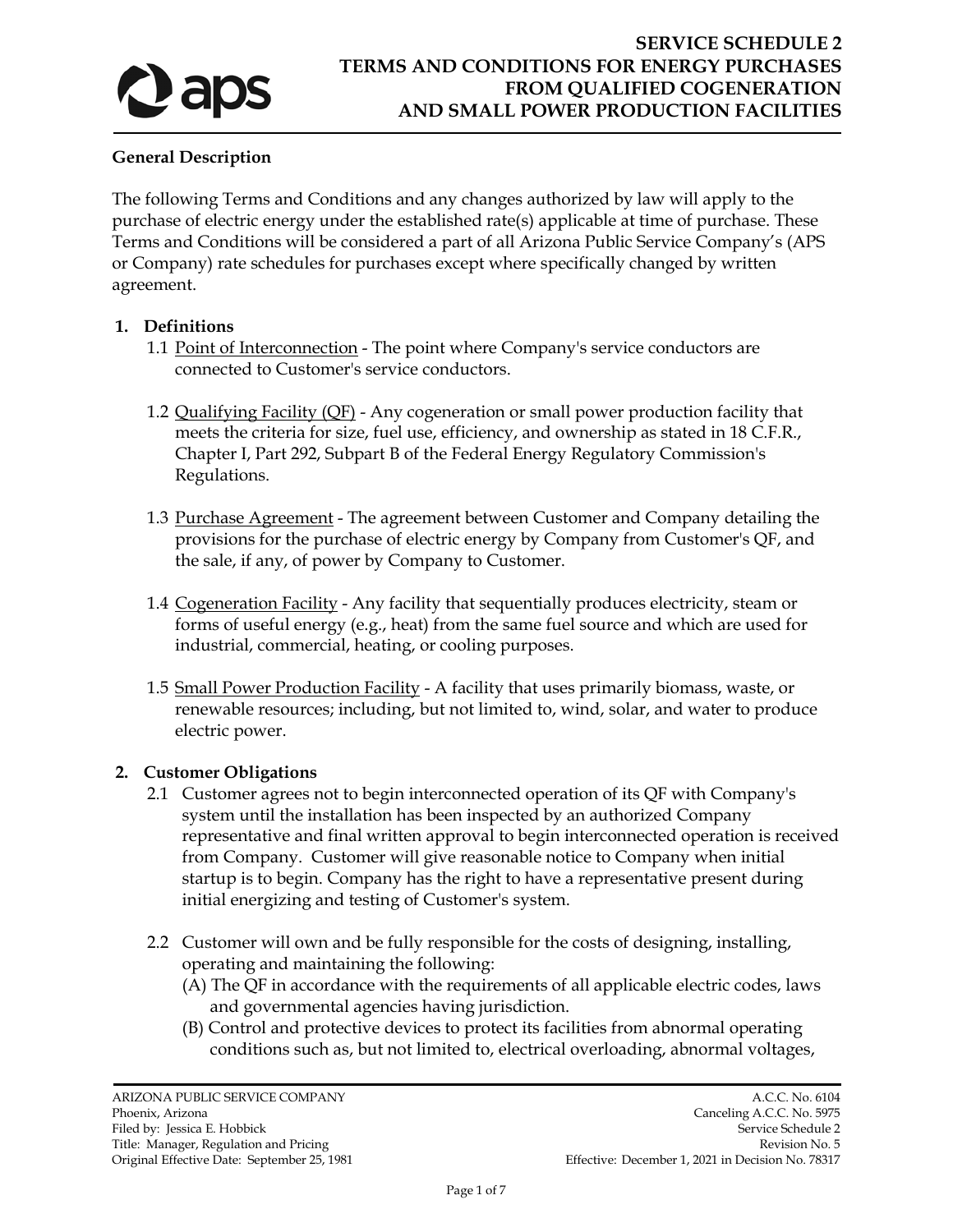

and fault currents. Such protective devices will promptly disconnect the QF from Company's system in the event of a power outage on Company's system.

- (C) A gang operated load break disconnect switch, capable of being locked in a visibly open position that will completely isolate the QF from Company's system. Such disconnect switch will be installed in a place easily accessible to Company's personnel. Company will have the right to lock open the disconnect switch without notice to Customer when interconnected operation of the QF with Company's system could adversely affect Company's system or endanger life or property.
- (D) Interconnection facilities on Customer's premises as may be required to deliver power from Customer's QF to Company's system at the agreed Point of Interconnection.
- 2.3 Electric sales to Company must be single or three phase, 60 Hertz, at one standard voltage (12,500; 2400/4160; 480; 277/480; 120/240 or 120/208 volts as may be selected by Customer subject to availability at the premises). Customer's facilities will also maintain a minimum 90% leading to 90% lagging power factor as measured at the Point of Interconnection.
- 2.4 The electrical output of Customer's QF will not contain harmonic content which may cause disturbances on, or damage to, Company's electrical system, or other party's systems, such as, but not limited to communication systems.
- 2.5 Customer will operate and maintain the QF in accordance with those practices and methods, as they are changed from time-to-time, that are commonly used in prudent engineering and electric utility operations and will operate the QF lawfully and in a safe, dependable, and efficient manner.
- 2.6 Prior to actual installation, Customer will submit to Company for review and advance written approval, written equipment specifications and detailed plans for the installation and operations of its QF, interconnection facilities, control and protective devices and facilities to accommodate Company's meter(s). After Company's approval Customer will not change or modify equipment specifications, plans, control and protective devices, metering and in general the QF's system configuration. If Customer desires to make changes or modifications, Customer will resubmit to Company plans describing desired changes or modifications. No such change or modification may be made without the prior written approval of Company.
- 2.7 In the event it is necessary for Company to install interconnection facilities on its system (including, but not limited to control or protective devices, or any other facilities) in order to receive or continue to receive or to deliver electric power under the terms of the Purchase Agreement, Company will inform Customer of the cost in advance of incurring the costs of such facilities and Customer will reimburse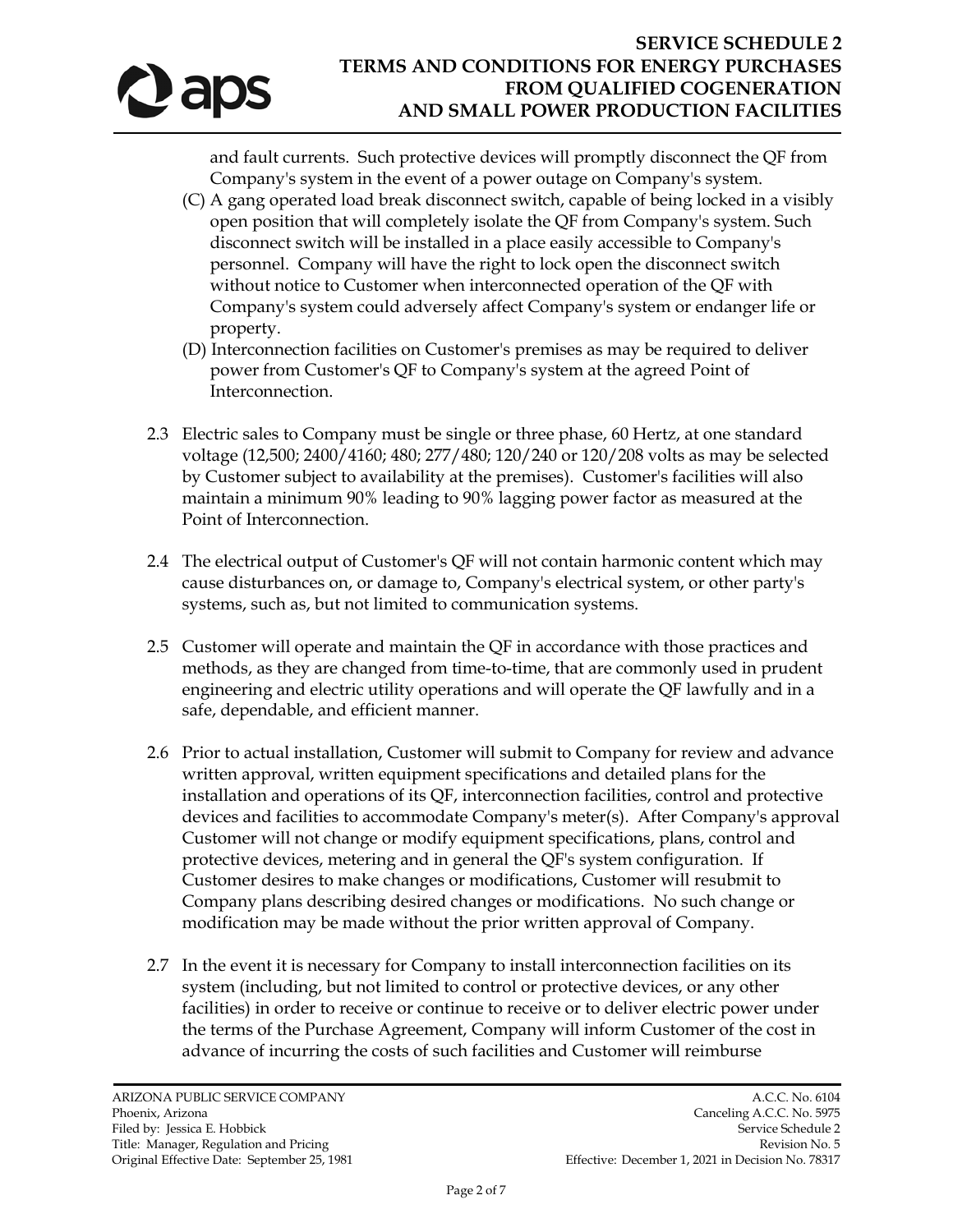

Company for the costs incurred by Company in connection with such facilities to the extent that said costs exceed those normally incurred by Company with respect to those Customers which it serves who do not have self generation facilities.

2.8 If Customer utilizes the Company's system to facilitate start-up of its QF, the voltage flicker level will not exceed Company standards.

### **3. Metering Provisions**

- 3.1 Customer will provide and install at no expense to Company, and in accordance with Company's service standards, meter sockets and metering cabinets in a suitable location to be determined by Company's representatives.
- 3.2 Company will furnish, own, install and maintain all meters that register the sales of power to, and the purchases of energy from Customer. The responsibility for the costs of providing and maintaining the required meters will be as outlined in the applicable Rate for Purchase, or as specified in the Purchase Agreement.
- 3.3 The readings of all said meters will be conclusive as to the amount of electric power and energy supplied to the QF and/or purchased by Company unless, upon test, the meters are found to be in error by more than 3%. The expense of any meter test requested by Customer will be borne by Customer unless such test shows the meter(s) to be in error by more than 3%.

### **4. Mutual Understandings**

- 4.1 Company will be allowed to install on Customer's premises any instrumentation equipment for research purposes. Such equipment will be owned, furnished, installed and maintained by Company.
- 4.2 Company's approvals given pursuant to the Purchase Agreement will not be construed as any warranty or representation to Customer or any third party regarding the safety, durability, reliability, performance or fitness of Customer's generation and service facilities, its control or protective devices or the design, construction, installation or operation thereof.
- 4.3 Company (including its employees, agents, and representatives) will have the right to enter Customer's premises at all reasonable times to (a) inspect Customer's QF, protective devices and to read or test instrumentation equipment that Company may install, provided that as reasonably possible, notice is given to Customer prior to entering its premises; (b) maintain Company equipment relative to the purchase of electric energy from Customer; (c) read or test the meters; and (d) disconnect the QF without notice if, in Company's opinion, a hazardous condition exists and such immediate action is necessary to protect persons, or Company's facilities or other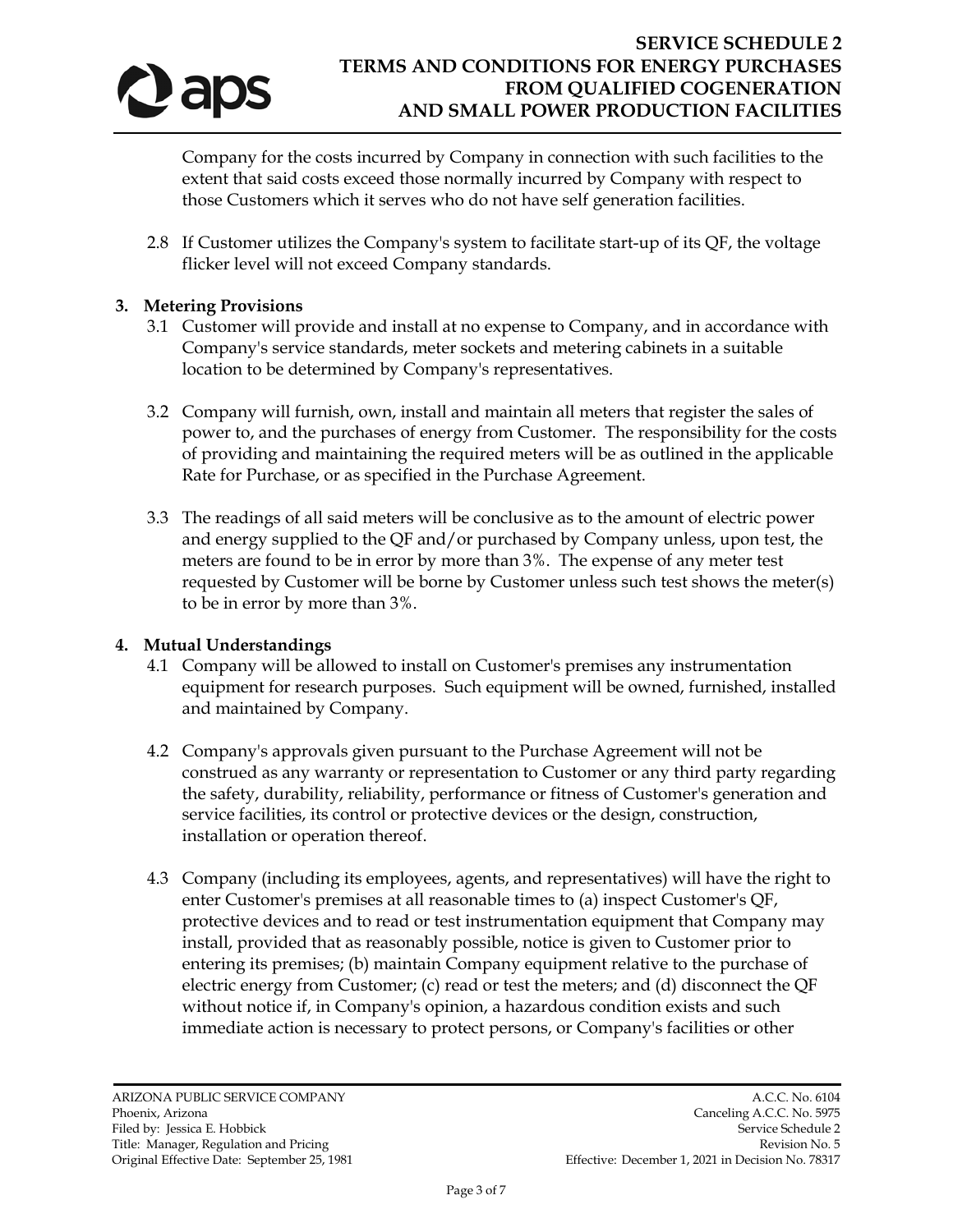

# **SERVICE SCHEDULE 2 TERMS AND CONDITIONS FOR ENERGY PURCHASES FROM QUALIFIED COGENERATION AND SMALL POWER PRODUCTION FACILITIES**

customers' or third parties' property and facilities from damage or interference caused by Customer's QF, or improperly operating protective devices.

- 4.4 All suitable easements or rights-of-way (required by Company in order to accommodate inter-connection of Company's system with the QF), which are either on premises owned, leased or otherwise controlled by Customer, or upon other property, will be furnished in Company's name by Customer without cost to or condemnation by Company and in reasonable time to meet the requirements of the Purchase Agreement. All easements or rights-of-way obtained on behalf of Company will contain such terms and conditions as are acceptable to Company.
- 4.5 Company is not obligated to pay for electric energy or capacity from Customer during any periods when such purchases would result in costs greater than those which Company would otherwise incur had Company generated said energy itself or purchased the energy from another source. Company will give reasonable notice to Customer when such periods exist, so that Customer can discontinue deliveries of energy to Company or elect to continue to sell to Company at a rate, lower than the standard purchase rate, estimated to be the avoided system cost for the period during which such situations exist.
- 4.6 Company will not install and maintain any lines or equipment on Customer's side of the Point of Interconnection except its meter (and possibly some research equipment). For the mutual protection of Customer and Company, only authorized employees of Company are permitted to make and energize the interconnection between Company's system and that of Customer's QF. Such employees carry credentials which they will show to Customer upon request.
- 4.7 The particular rate for purchases applicable to a QF may be dependent on the system configuration of its facilities. Because of the varied and diverse requirements and operating characteristics associated with such facilities, it will be the QF's responsibility to evaluate and determine which system configuration and attendant purchase rate is most appropriate. Company will cooperate with Customer by providing suitable information to enable the Customer to assess the options available; provided, however, that no such information or assistance will be deemed a representation or warranty by Company with respect to the contents of such information or any particular option available to Customer.
- 4.8 Service billing periods normally consist of approximately 30 days unless designated otherwise under rate schedules or at Company's option.
- 4.9 The interconnection of Company's system with that of Customer will normally be arranged to accept only one type of standard service at one Point of Interconnection. However, if Customer's QF requires a special type of service (e.g., supplemental,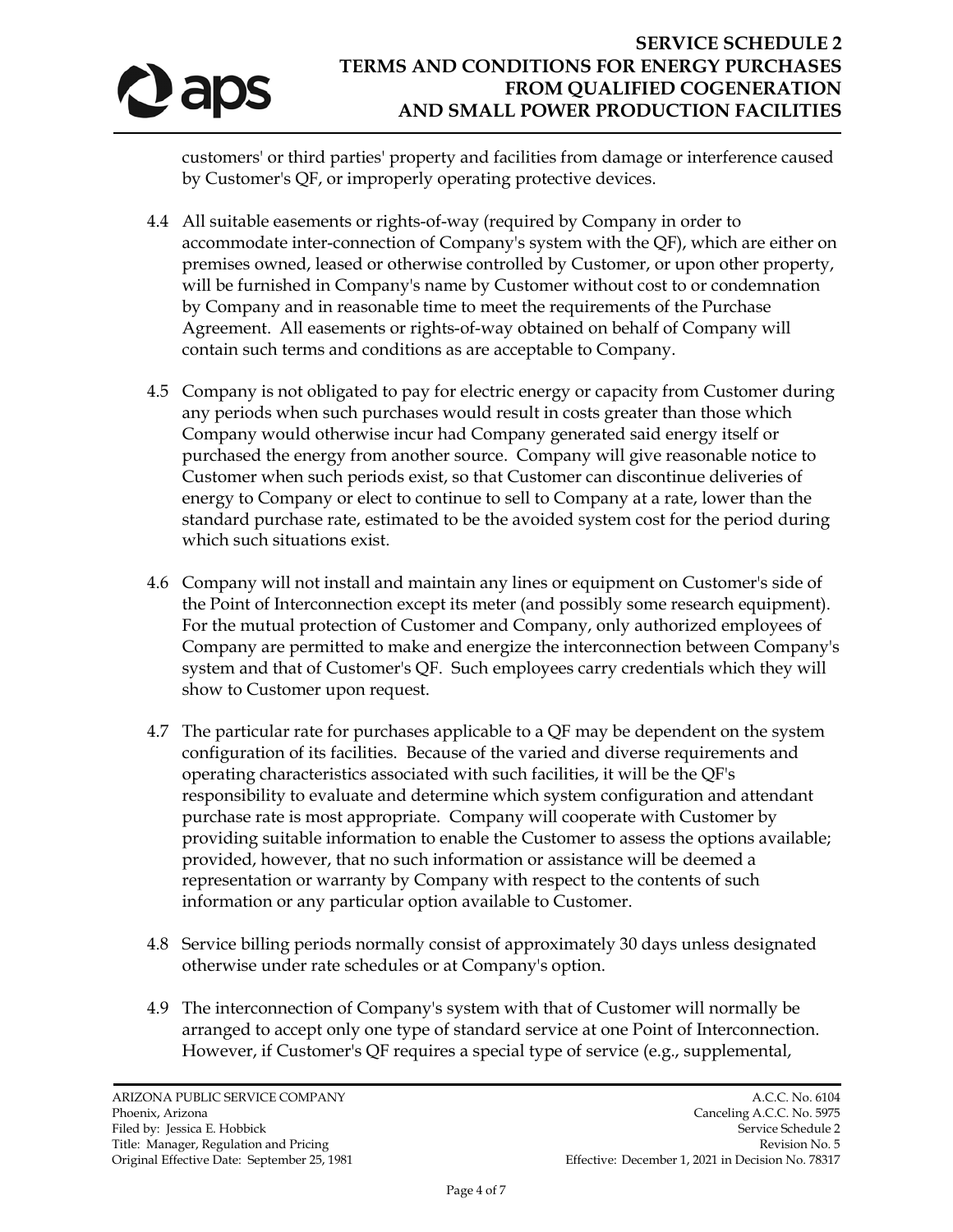

# **SERVICE SCHEDULE 2 TERMS AND CONDITIONS FOR ENERGY PURCHASES FROM QUALIFIED COGENERATION AND SMALL POWER PRODUCTION FACILITIES**

back-up, maintenance or interruptible power in addition to its normal service), or its sales to Company are at a different voltage level than that of its purchases from Company, such service(s) will be provided pursuant to the specific terms outlining such requirements in the Purchase Agreement, applicable rate schedules, and/or other supplemental or special terms and conditions governing such service.

- 4.10 Each premise owned or controlled by Customer which is served by Company under the Purchase Agreement will be metered and billed separately. As used herein, the term "premises" will be deemed to mean a single tract of land owned or controlled by Customer, or separate adjacent or contiguous tracts of land owned or controlled by Customer, operated by it as one tract under the same name or as part of the same business, and not separated by any private or public lands or rights-of-way owned or controlled by third parties.
- 4.11 All bills rendered for Company services provided to Customer under the provisions of the Purchase Agreement are due and payable upon presentation and are past due fifteen calendar days after mailing of bill. Company reserves the right to suspend or terminate Customer's service for non-payment of service bills past due, for non-payment of interconnection charges, and for non-payment of meter test charges. Past-due service bill amounts, past-due interconnection charges and past-due meter test charges, are subject to an additional charge at the rate of 1-1/2% per month during the period of delinquency.

## **5. Service offered under Special Agreement**

Purchases will be made from Customer's QF in accordance with the Purchase Agreement, these terms and conditions and any changes required by law, regulation, rule, or order of applicable governmental authority, and such applicable rate or rates as may from time to time be authorized by law. However, in the case of QF's, whose requirements are of unusual size or characteristics, additional or special rate and contract arrangements may be required.

### **6. Regulatory Authority**

The rates, terms and other contract provisions governing electric power sold to Customer and the rates or other contract provisions for purchases by Company from Customer are subject to the jurisdiction of the Arizona Corporation Commission (ACC) and nothing contained herein will be construed as affecting or limiting in any way the right of Company (a) to make unilateral filings of changed rates, terms and other contract provisions, which will be effective when filed, or within a specified number of days thereafter as specified therein, such rates or other contract provisions specified in such filing to be subject to modification if required by a final decision of the ACC, or (b) to unilaterally make application to the ACC for changes in such rates or other contract provisions, following a hearing and decision as permitted by law and the ACC's rules and regulations.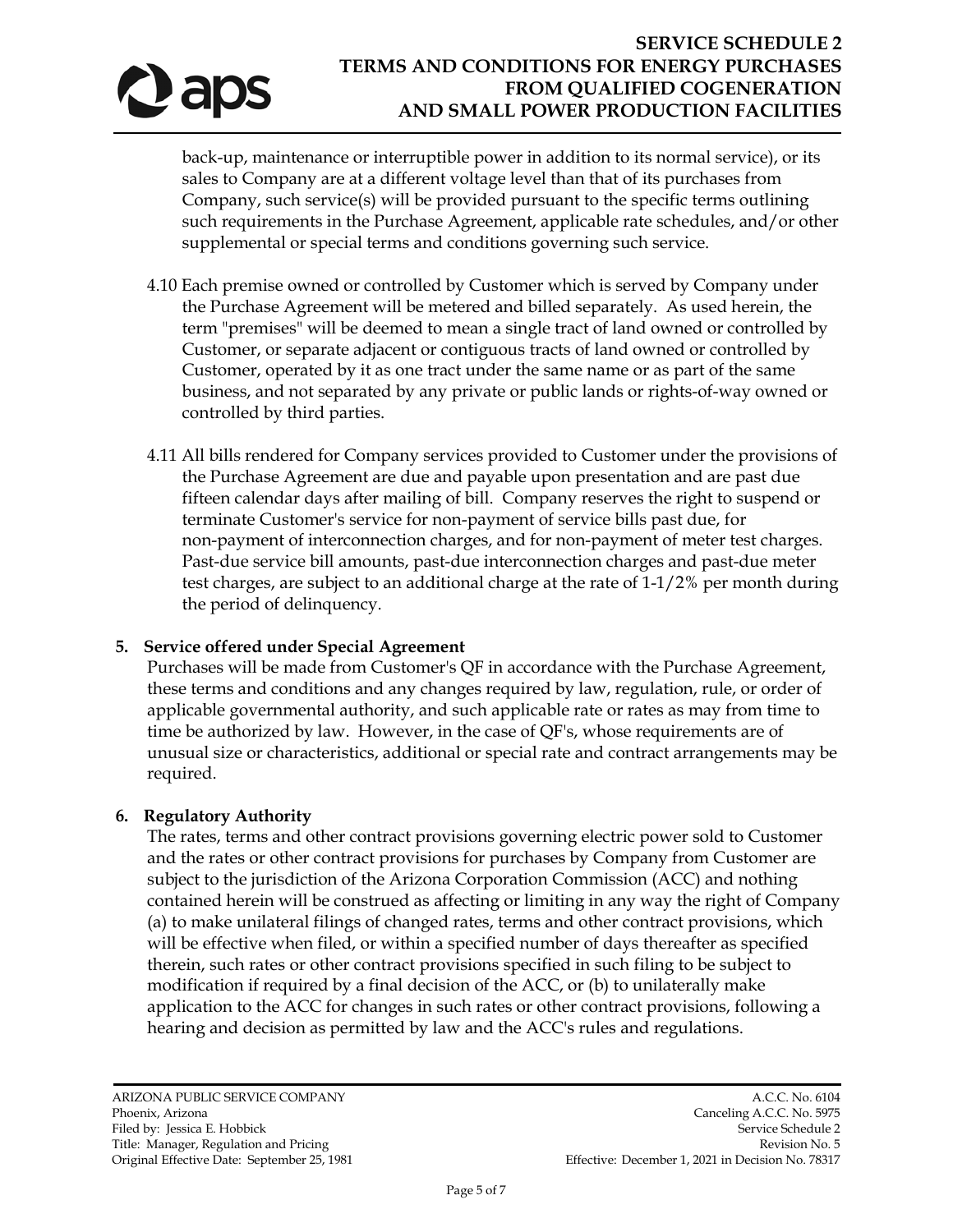

### **7. Indemnity and Insurance**

Each Party hereby agrees to indemnify the other Party, its officers, agents, and employees against all loss, damages, expenses and liability to third persons for injury to or death of person or injury to or loss of property, proximately caused by the indemnifying Party's construction, ownership, operation, or maintenance of, or by failure of, any of such Party's works or facilities used in connection with the Purchase Agreement. The indemnifying Party will, on the other Party's request, defend any suit asserting a claim covered by this indemnity. The indemnifying Party will also pay all costs and expenses that may be incurred by the other Party in enforcing this indemnity.

### **8. Uncontrollable Forces**

No Party will be considered to be in default in the performance of any of its obligations under the Purchase Agreement (other than obligations of said Party to pay sums to be paid by it hereunder, and other costs and expenses) when a failure of performance will be due to an uncontrollable force. The term "uncontrollable force" will be any cause beyond the control of the Party affected, including but not restricted to failure of or threat of failure of facilities, flood, earthquake, tornado, storm, fire, lightning, epidemic, war, riot, civil disturbance or disobedience, strikes, labor or material shortage, sabotage, restraint by court order or public authority, and action or non-action by or inability to obtain the necessary authorizations or approvals from any governmental agency or authority, which by exercise of due diligence such Party could not reasonably have been expected to avoid and which by exercise of due diligence it will be unable to overcome. Nothing contained herein will be construed so as to require a Party to settle any strike or labor dispute in which it may be involved. Either Party rendered unable to fulfill any of its obligations under this Agreement by reason of an uncontrollable force will give prompt written notice of such fact to the other Party and will exercise due diligence to remove such inability with all reasonable dispatch.

### **9. Notices**

Any notice, demand or request required or permitted to be given by either Party to the other and any instrument required or permitted to be tendered or delivered by either Party to the other may be so given by certified or registered mail, addressed to the Party or personally delivered to the Party at the place designated in the applicable section of the Purchase Agreement. Changes in such designation may be made by notice similarly given.

### **10. Conflicts**

 In case of an inconsistency or conflict between any provision of the Purchase Agreement, a rate schedule or these terms and conditions, the inconsistency will be resolved by giving priority to the Purchase Agreement, the rate and then the terms and conditions in said respective order.